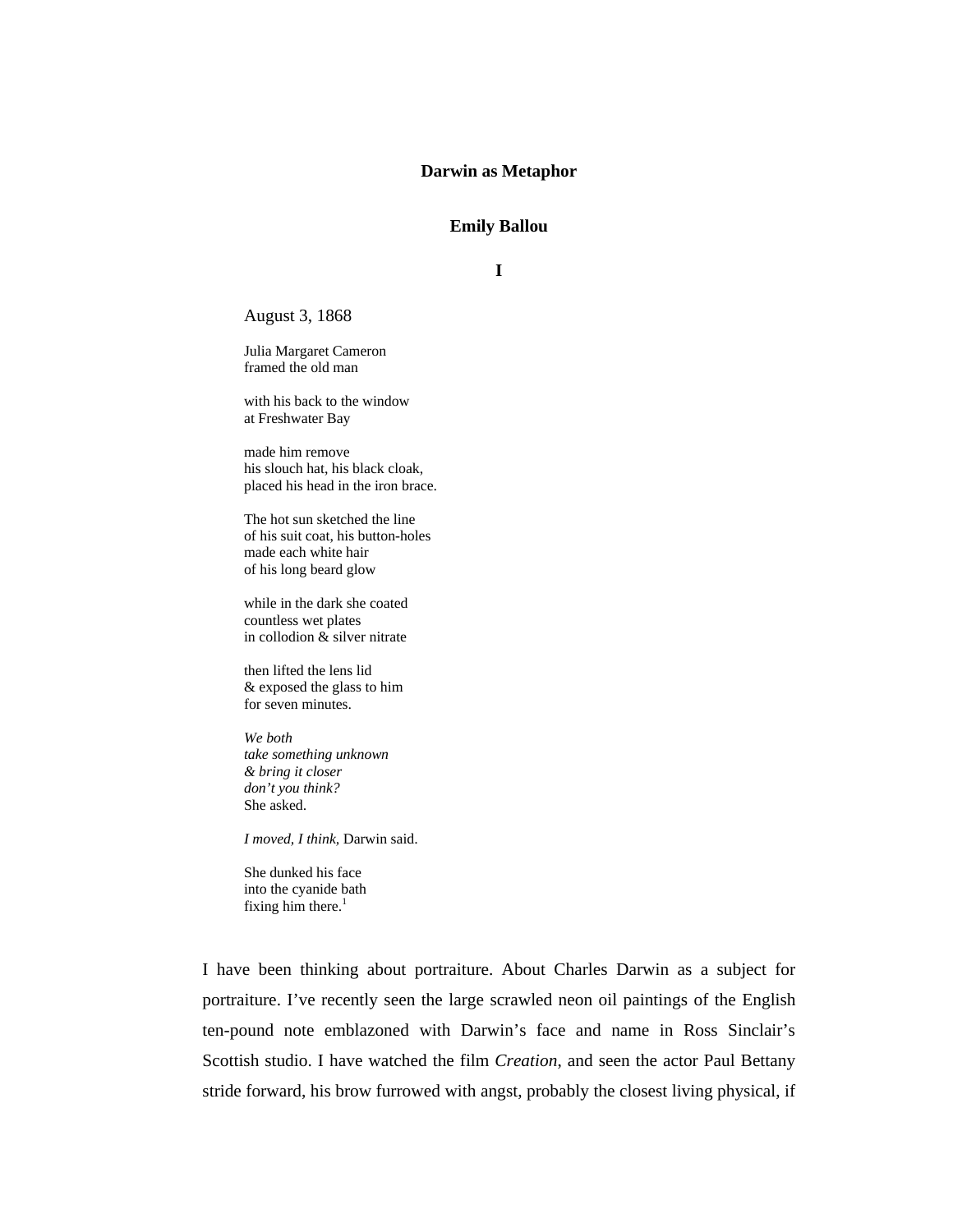not emotional, likeness to Richmond's 1840 portrait of the young Darwin. I have spent five years creating my own portrait of Darwin and his life in verse: 75 poems about Charles Darwin.

There are many reasons why poetry suits portraiture, and Darwin suits poetry. Despite in later life discovering he could no longer digest it ('I am a withered leaf for every subject except science<sup>2</sup>), in his youth, Darwin was a great reader of poetry, famously carrying a small edition of Milton's *Paradise Lost* in his pocket during his Beagle voyage. He was an avid collector and observer of the natural world from an early age, passions that might have made him a poet as much as they did a naturalist and scientist.<sup>3</sup> But it's not just Darwin's connection to the natural world as observer which he shares with many poets (both science and poetry are concerned with finding a language for the natural world), it is the *coralline*<sup>4</sup> quality of Darwin's mind and work, the proliferation and variety of his thought, constantly branching out, unfixed, building its slow layers over time; his use of simile and metaphor, and the minutiae of his vision (aided by his microscope), his long perspective (as if aided by a telescope) that makes poetry such a fertile form with which to represent him. Poetry, with its imagined worlds, its variety of forms, its ability to jump time and perspective, and its use of metaphor, extended metaphor and simile, could perhaps examine the life and mind of this man without closing him in.

Tiny moments and thoughts, like a collage slowly assembled, once drawn together, make a face. Though I didn't strive for a likeness as a painter might, I tried to be as historically accurate as possible in 'conjur[ing] up the imaginative universe of "the one who says 'I' ".'5 In other words, while I relied on historical documents to piece together my portrait, it wasn't just verisimilitude, but more, emotional proximity I was searching for. I wanted to capture the tone and temperatures of a life as well as its chronological events.<sup>6</sup> As species change over time, but are still related, so a portrait of Darwin is a descendent of the historical man and his own words; in my case, it was a kind of literary, rather than familial, lineage I traced. It's an act of affinity that allows two historically separate people to briefly, simultaneously, exist together in new form**.** Wearing the mask of Charles Darwin and transporting myself into another time and face also allowed me to explore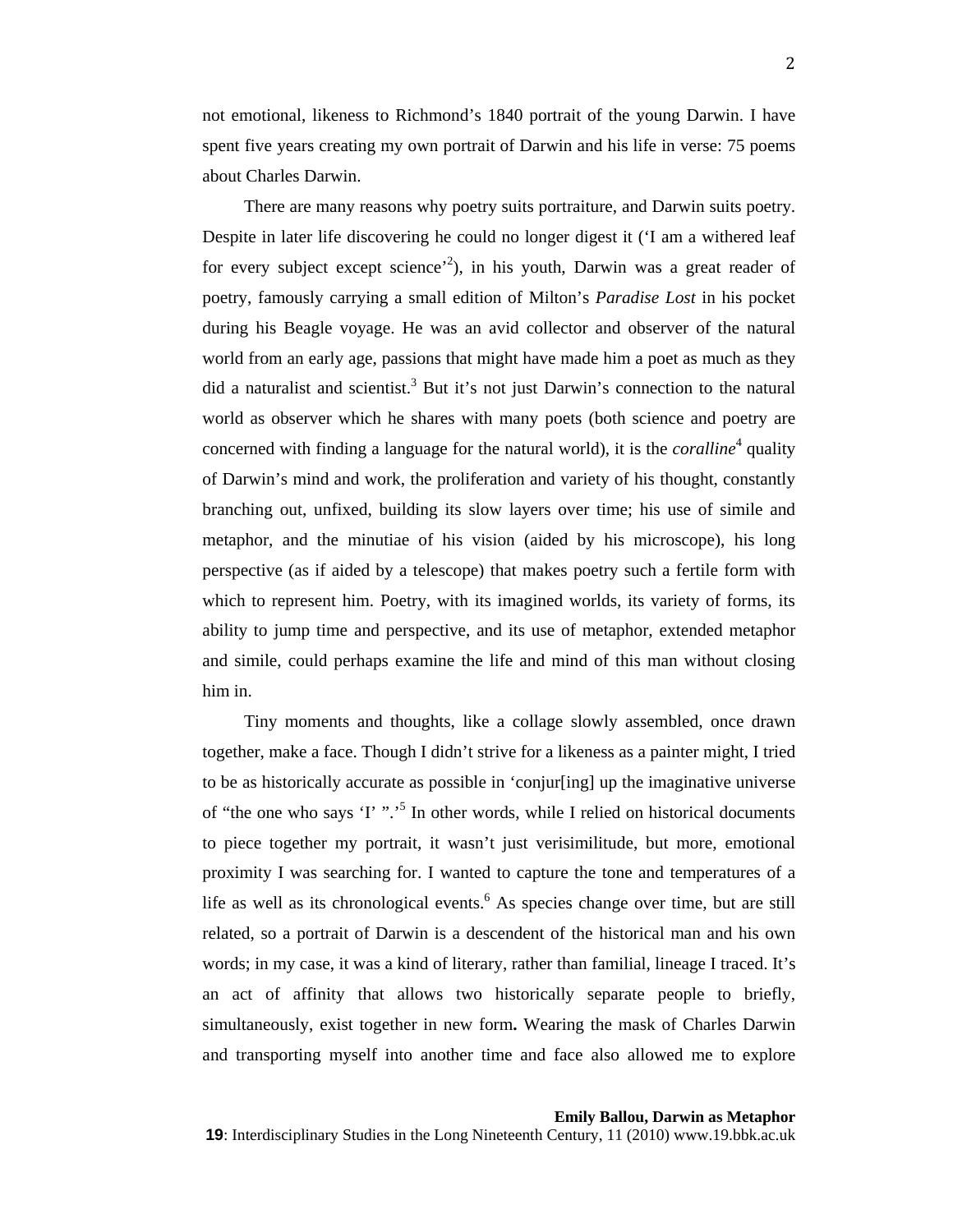philosophical concerns I felt otherwise unable to write-as-myself. This portrait is not a static picture on a wall, I hope, but an unfixed, constantly shifting image.

Likewise, as poetry requires a reader (the assumed third party) to build from the words on a page fuller images that interact with their own experiences, sometimes supplying the implied or hidden terms of a metaphor, they too participate in the creation of this portrait by reading it and bringing it to life.

When I speak of metaphor, I mean it in several ways. Darwin's theory of natural selection is itself conceptually metaphorical, used to enlarge the imaginative possibilities of change over time (it stands as an answer to the metaphor that largely underpinned Darwin's Cambridge education: Reverend William Paley's watch/watchmaker). But Darwin also used metaphors (and similes) as figures of speech and rhetorical strategies within his notebooks and scientific writings to orient and clarify for himself and his readers, to move ideas forward, to splice two disparate concepts, or smash them together in a new way.<sup>7</sup> It is this second type of metaphor that is most commonly utilised in late twentieth-century free verse, the kind of poetry I write. Thirdly, in light of the great proliferation of work on and around Darwin, in homage (and hommage*)* to him, especially in the last couple of years, I look at Darwin as a metaphor or vehicle for creativity itself. Gillian Beer writes in *Darwin's Plots:* 'To Darwin, fecundity was a liberating and creative principle, leading to increased variability, increased potential for change, and development'.<sup>8</sup> Portraiture of Darwin is itself prolific, fecund. Mine was not the only portrait of Darwin in poetry published in 2009. No doubt, there will be more in future.

Finally, when I speak of 'poetry', I am defining it from within my own practice. I take it to mean a grammar of observation and feeling. I mean a condensation and crystallisation of something that was previously amorphous. I mean a written voiceprint that can leap across the gaps between two thoughts or questions; that can travel into the middle of a moment, with or without resolution. A place where the self and the 'I' that is I might disappear.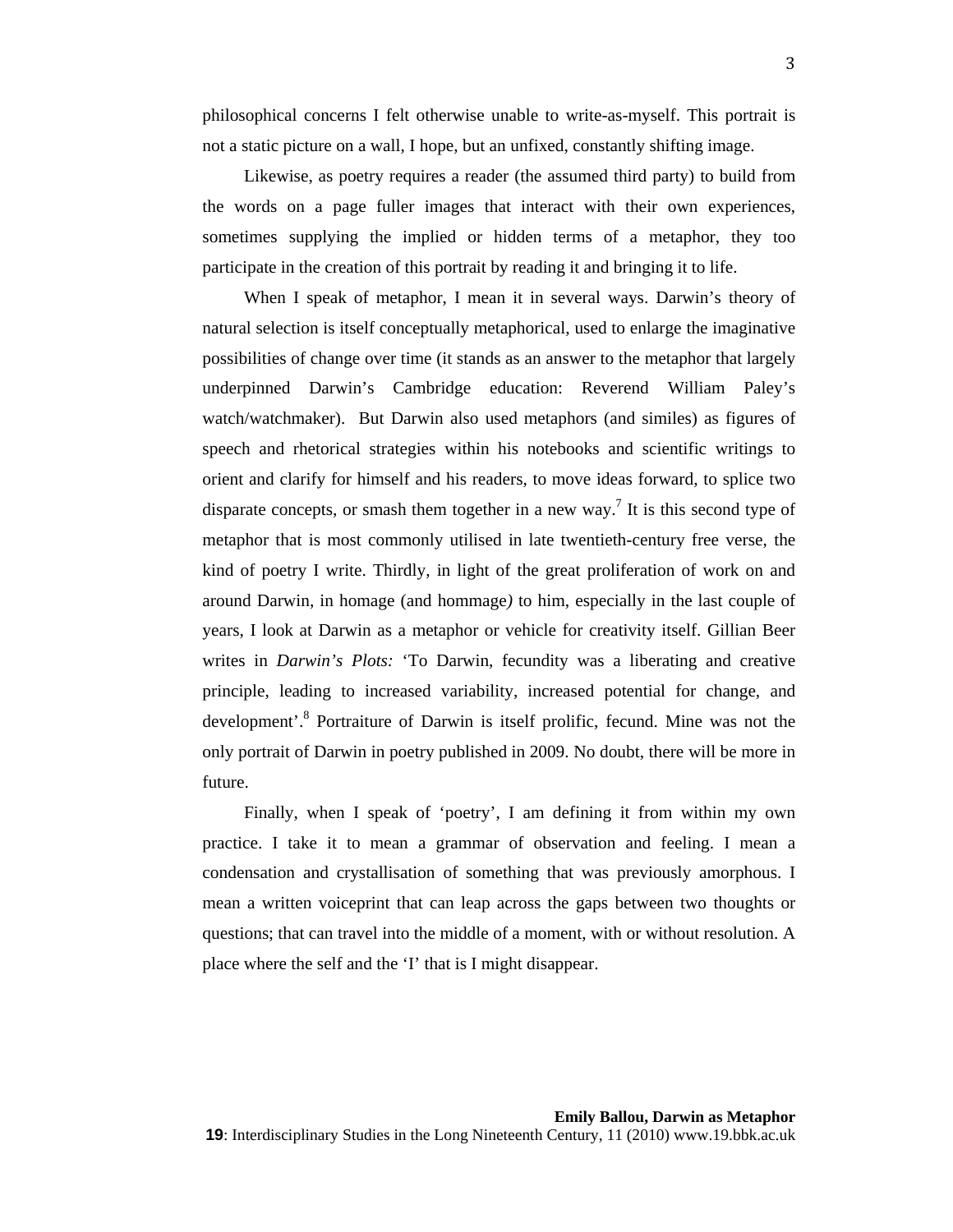I lived for many years in the Blue Mountains of Australia, in the village of Wentworth Falls, once known as 'Weatherboard'. It was here, in 1836, that twentysix year old Charles Darwin stopped en route to Bathurst, during the Beagle's short stay in Australia. The walk Darwin took through the bush, along the creek to the falls, is the same one I used to take every day, passing the plaque fastened to a rock under a waterfall of ferns: 'Charles Darwin passed this way'.

This was still a young Darwin, full of wandering and wonder; a highly sensitive man who loved *Paradise Lost* and Wordsworth's *Prelude*, keenly aware that geological forces of time were 'truly poetical',  $9$  carrying a flower painter's colour samples around with him so that he might better describe his own collections; a man in love with the mysteries of the world, who believed that science and poetry were, after all, but a series of philosophical riddles to solve.<sup>10</sup> The pages and pages of observations and experiences he would record during the Beagle voyage would later help him to formulate ideas on the origin of species.

My involvement with Darwin was born from a shared walk along a creek. He took it twice. I walked it hundreds of times. The temperature was recorded to be 43 degrees Centigrade on January 17, 1836, and yet he walked, determined to see the falls and the Jamison Valley that the painter Conrad Martens had described to him. From this kinship of place began a journey that took me to Down House in Kent where he'd lived, to the Darwin archives at Cambridge University, and the painstaking but delightful task of deciphering his handwriting with a magnifying glass, touching the notebooks he carried on the Beagle, marvelling at the haiku-wit in his scrawled remarks:

started about ½ after six & passed over scorching plains […] therm: in pocket  $96 - \ldots$ lost our way. $11$ 

Here were parchment pages sewn together, alphabetical lists of species on the backs of envelopes, faded postal stamps, broken pieces of sealing wax, scribbles, calculations, tiny drawings as seen through a microscope: explosions of matter; amoebic, dream-like, pages scorched from writing too closely to the candle**.** I saw how much his note taking, his scrawled drafts and his lists resemble drafts of

#### **Emily Ballou, Darwin as Metaphor**

**19**: Interdisciplinary Studies in the Long Nineteenth Century, 11 (2010) www.19.bbk.ac.uk

4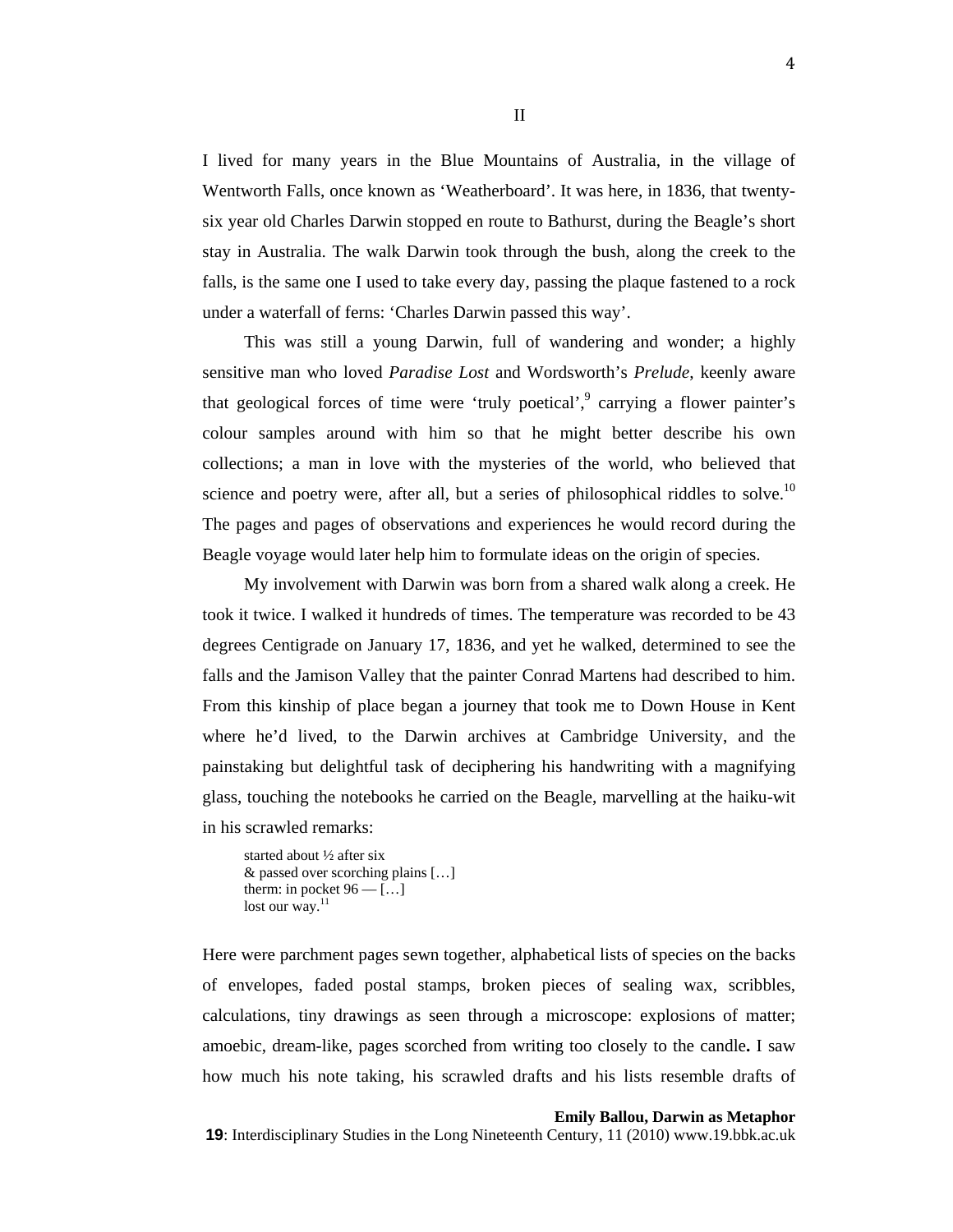poems, how one could assemble a book of found verse using only his words. My notebook of his notes, copied out in pencil, alongside my own messy first drafts of poems on the back of envelopes (with their arrows, circles, scribbles and marginalia) is a precious object to me, an artefact of the struggle to bring this oncehuman man to life again in a new form.

While it has been said, and most recently in relation to Darwin, that artists create and scientists discover, I was aided in my own work by what I believe is Darwin's inversion of that dictum.<sup>12</sup> Immersed in his archives, in his ideas and words, I discovered how often — as scribbled and plotted in his private, metaphysical notebooks — he used similes and metaphors as a way of moving forward — this is like this and why — posing questions to himself. These questions were at a later date circled in pencil: 'answered', 'partly answered' or 'no answer'. He also made use of acts of dreaming (what he called 'building castles in the air'), utilising his imagination and his actual nightly dreams to pose questions about consciousness (both in and outside of sleep) and to speculate answers. Recording one 'waking dream' on 29 August 1838, he wrote: 'In castle of air the *trouble* I well recollect is in making things somewhat probable, in comparing every step, & inventing new means, — therefore works of imagination hard work, — Keeping an idea present is, perhaps, hard work—though dreams do that.<sup>13</sup> Or as he copied into his M notebook from Lockhart's Life of Scott: 'as ideas come and the pulse rises, or as they flag and something like a snow haze covers my whole imagination.'

I was also struck by how many of Darwin's ideas, before they were grounded in fact through years of experiment, research and dissection, were first conceptualised imaginatively, instinctively almost, making great leaps through time and space; *creating* concepts, rather than simply discovering them. In this way, his work was not only scientific; it was purely philosophical.<sup>14</sup> His revelations shifted paradigms. His ideas may have been inspired by ongoing ideological battles of the nineteenth century; they might have been quintessentially Victorian ideas, but nevertheless it took his acts of metaphor and 'enjambment' — as we say in poetry — to put two ideas, two terms, previously in circulation together in a new form; building it in surprising ways over time.<sup>15</sup>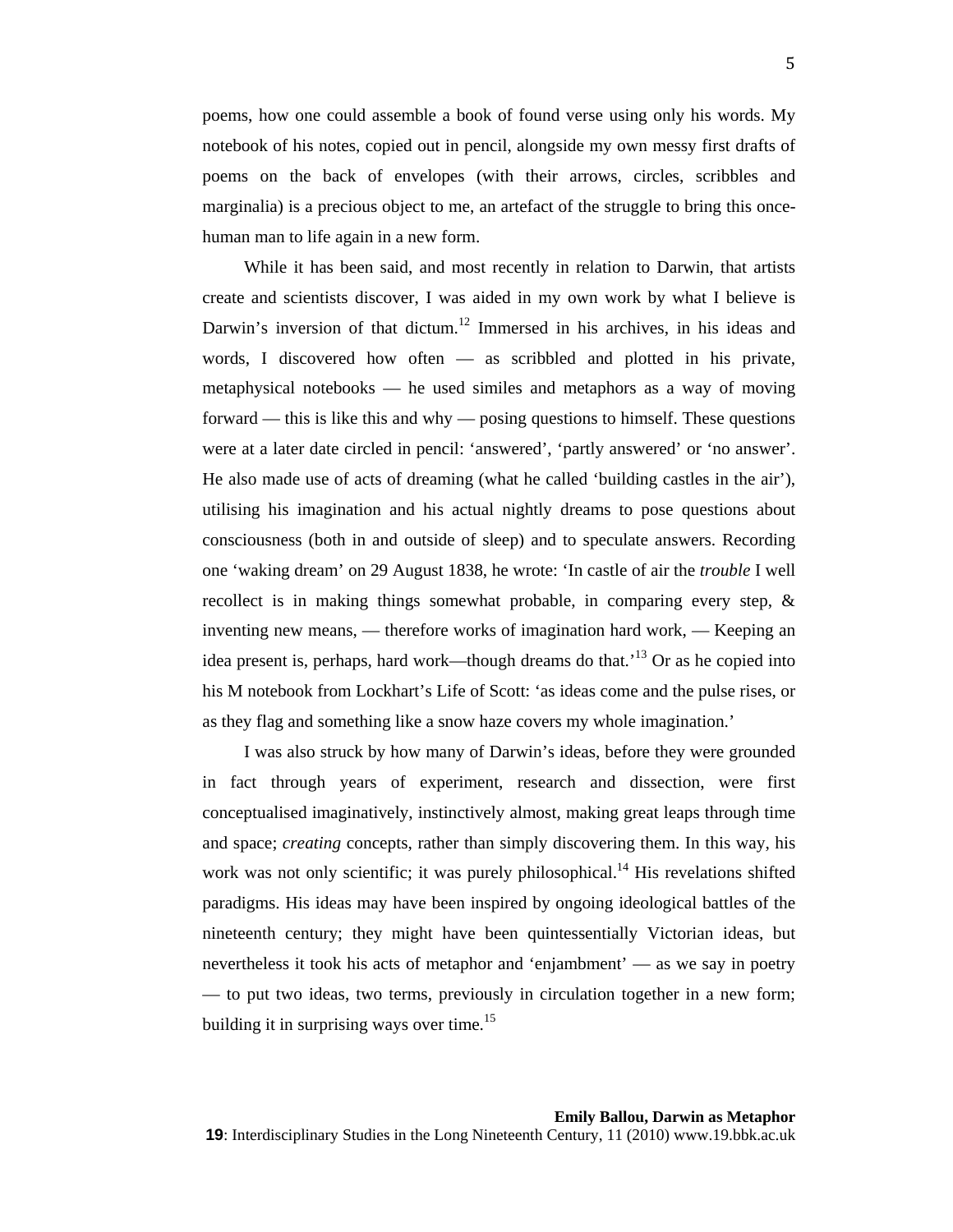In the metaphysical notebooks, first begun in 1838, ideas that would later be proven false are set alongside ones that he would later prove true, but at the time both were equally fantastical. It is well known that his ideas on genetics were incorrect and yet, how wonderful is the hypothesis that a taste for particular pieces of music — even the memory for the tune of that music — could be inherited? *'*Now if memory of a tune & words can thus lie dormant, during a whole life time, quite unconsciously of it, surely memory from one generation to another, also without consciousness, as instincts are, is not so very wonderful,' he wrote. In the same notebook we find the famous: 'Origin of man now proved. — He who understands baboon would do more towards metaphysics than Locke'.<sup>16</sup> In the N Notebook, he wonders:

Did our language commence with singing — is this origin of our pleasure in music — do monkeys howl in harmony —  $[...]$  union of birds voice & taste for singing with Mammalian structure — American monkeys utter pleasant plaintive cry — The taste of recurring sounds in Harmony common to whole kingdom of nature.<sup>17</sup>

As collections of random thoughts and observations began to clarify themselves as concrete images in his mind, his writing acquires the power of freeverse: associative, rhythmic, leaping. You can almost sense the speed at which he is attempting to interconnect his thoughts (even the dots and crosses of his i's and t's appear a half-inch after their corresponding letters). His words make semantic and conceptual leaps as the neurons fire; the dash he uses so often fashions unrelated ideas together. It has been suggested that the non-conventional dash the nineteenthcentury poet Emily Dickinson is so famous for using 'represents "a non-logical junction" between "one train of thought and another," enact[ing] "oscillations of thought and feeling"<sup>18</sup> Obviously, Darwin's notebooks are drafts of thought; they are not honed as poetry is. Yet take, for example, the long passage in the B Notebook in which the idea of species change seems to crystallize, and which is worth documenting in full as an example of clear, conceptual imagining (it is also almost a found poem in itself): $19$ 

Australian Mamm. were produced from propagation from different set, as the rest of the world.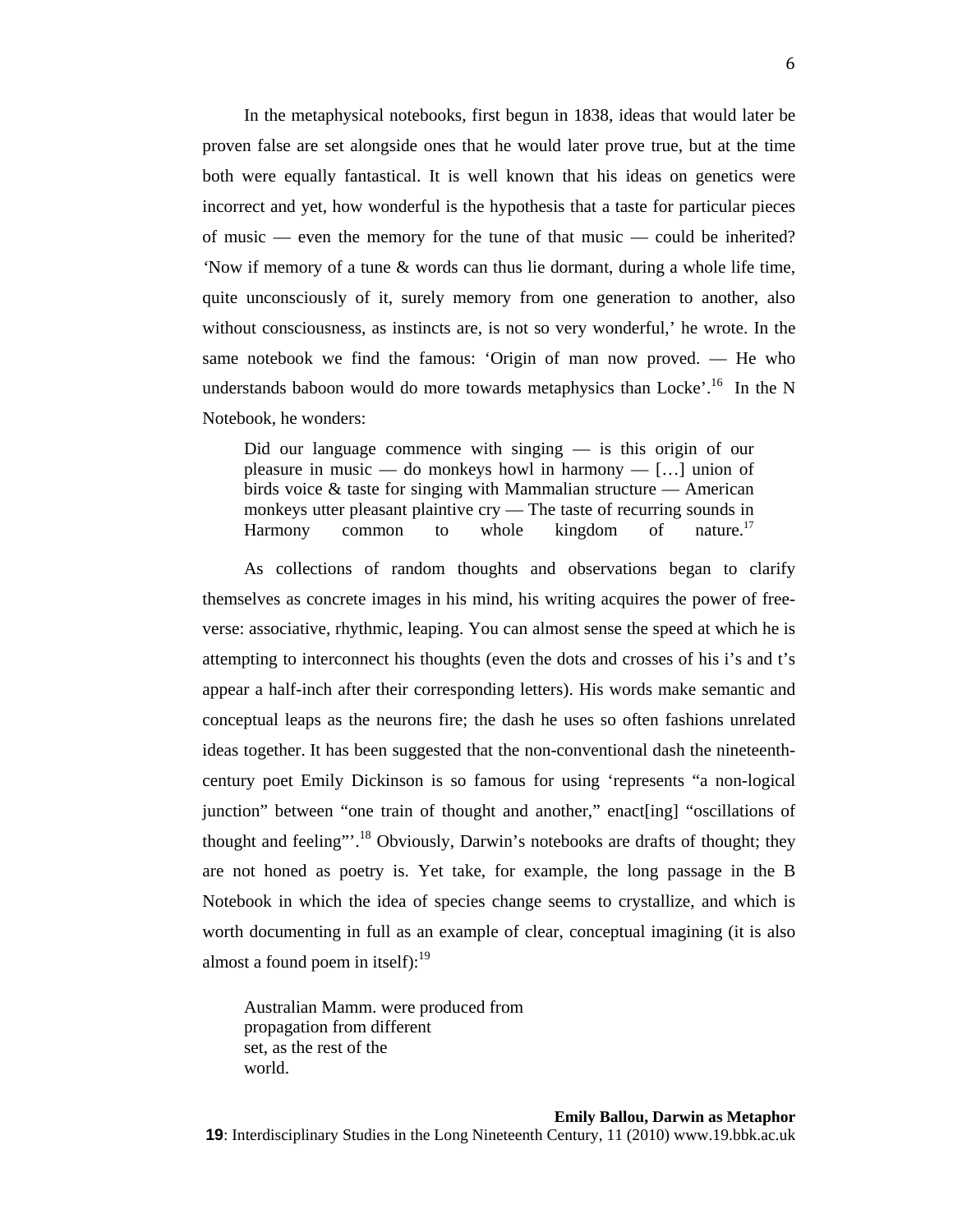This view supposes that in course of ages, & therefore changes every animal has tendency to change.— This difficult to prove cats, &c, from Egypt. no answer because time short & no great change has happened. I look at two ostriches as strong argument of possibility of such change, as we see them in space, so might they in time. As I have before said, isolate species, especially with some change, probably vary quicker. Unknown causes of change. Volcanic isld? — Electricity? Each species changes. does it progress? Man gains ideas. the simplest cannot help—becoming more complicated; & if we look to first origin there must be progress...<sup>20</sup>

He imagines a time of immense ages, and slow change, he can see the animals shifting: 'each species changes' and he knows it is true (because it will be difficult to prove), and wonders whether the cause of change might be, among other things, *electricity*. This is the work of the imagination, which requires first and foremost, imagistic conjuring. Using it, Darwin built thoughts previously un-thought, trying to reconcile long-held beliefs with what reason and instinct were telling him. He let images rise, unhampered, and followed their trails. Some of these ideas and images were intuitive themselves, things he couldn't possibly know yet, but somehow did. Darwin himself seemed to understand this: 'All Science is reason acting systematizing on principles, […] even animals practically know art precedes

## **Emily Ballou, Darwin as Metaphor**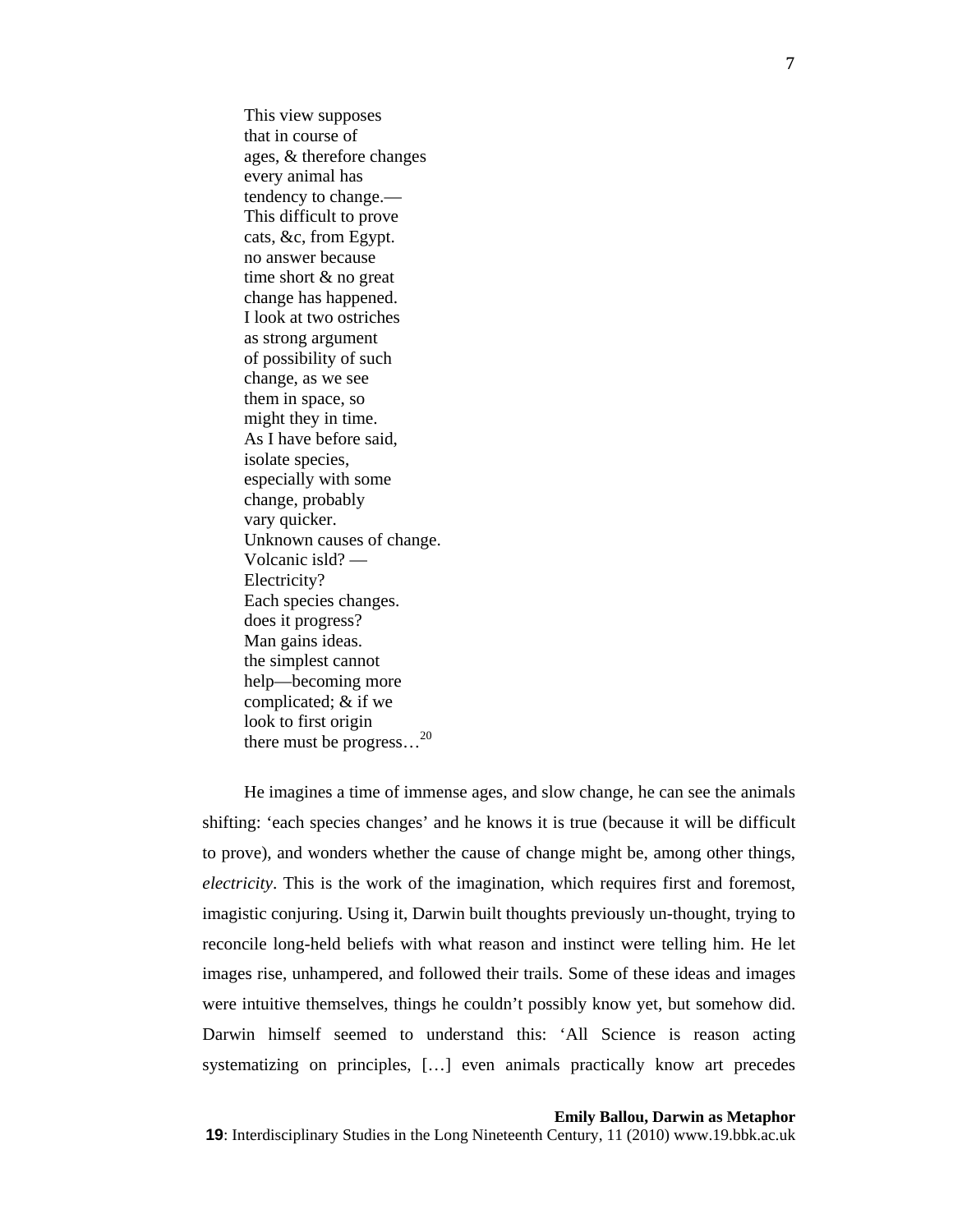science — art is experience & observation  $\ldots$ <sup>21</sup>. This is not to buy into the cult of Darwin as individual genius, as 'creator'; his ideas are a product of his time, and as Alfred Russel Wallace has shown, he was not the only one to imagine this particular picture of the world. But it was nevertheless largely conceptual, creative work. In the same way that a painter might look at the natural world and fashion its facts in an entirely new way, so did Darwin focus his lens.

Conversely, I found that my work with Darwin was as much one of discovery, as it was instinctive, imaginative creation. As a screenwriter I have always been interested in character; and as a poet, in voice. The struggle to put Darwin into new words, to evolve the biographical-portrait-in-verse, was as much about discovering the boundaries and tone of his character as it was about finding a way to render that character in a new form of my own voice. How could I, living nearly two hundred years later, write this man and his time; how can I say something true, and, as Eliot's J. Alfred Prufrock asks: 'how should I presume?'<sup>22</sup> Darwin's 'presumptuous' work,' as he put it, would be mine too. But I let my own intuition and my imagination speak, as if in waking dream (or like Benjamin Franklin, falling asleep with a pencil in hand and writing the first thing that came to mind the moment the pencil hit the floor: these would become his inventions), so that it wasn't just a matter of recreating Darwin, but in a sense remembering him. To write a character requires equal parts observation and imagination; discovery and invention. You have to shift from your own paradigm and time into another's. Yet when it works well (and it doesn't always work well), my hand can't keep up with my brain because my brain seems to know more than I can articulate, and it knows these things faster than I can copy them down.

While I was discovering more about Darwin's biographical life, and identifying both correspondences (and large differences) between us, I was finding in the poems I wrote, new and previously hidden parts of myself. I read the honest revelations of a man who saw every emotion, sensation and metaphysical quandary in his own life as legitimate material for his science. I discovered a person who had difficulty at times in controlling his temper, his paternal guilt, the novels he read and liked best, his methods for deceiving headaches, the way his dreams affected his waking thoughts, how he woke in fear in the night ('The sensation of fear is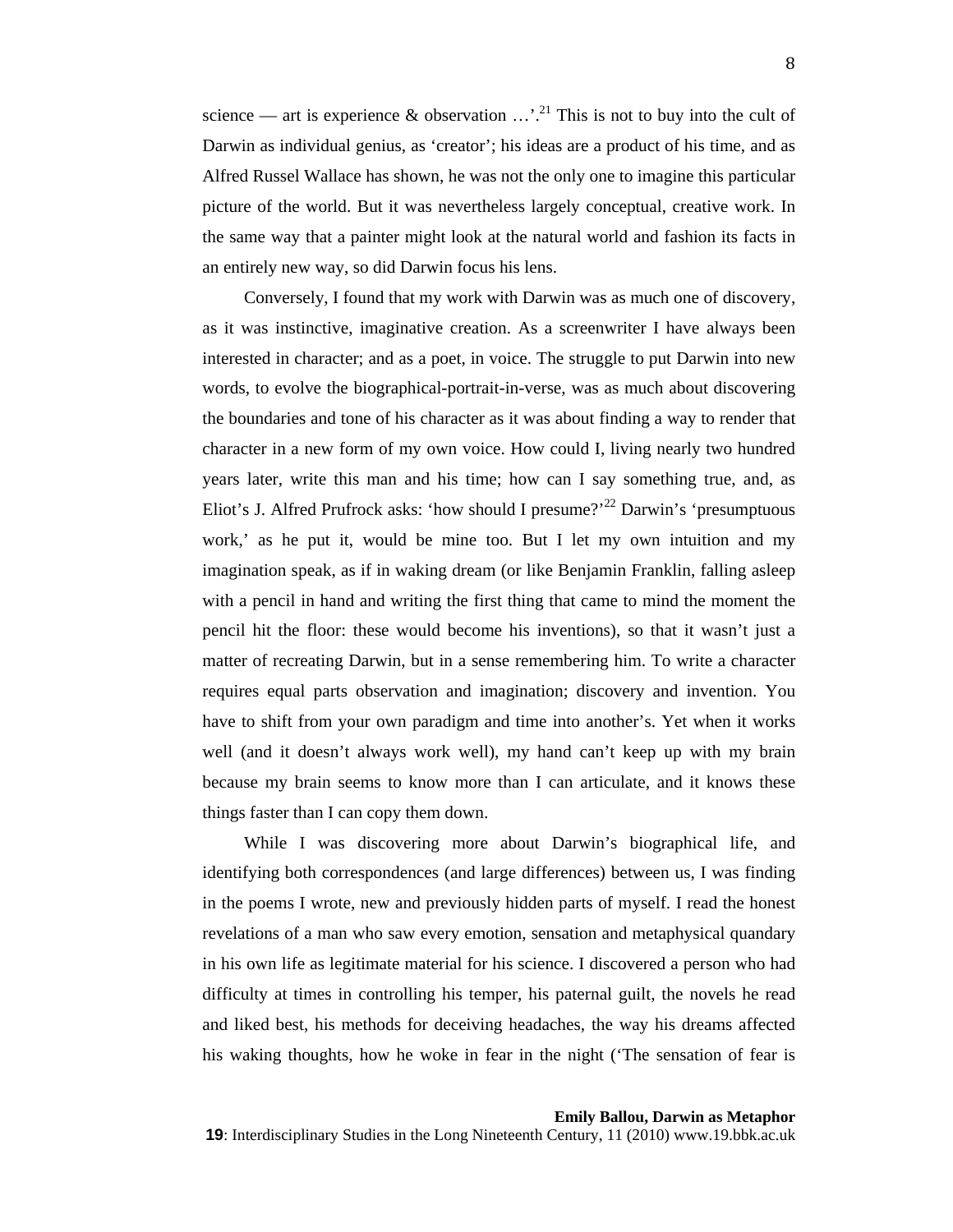accompanied by beating of heart, sweat, trembling of muscles and all those effects of violent running away…'); his pleasure in scenery, 'warmth, exercise and birds singing', his love for his dog, and how his intellect, perhaps unsurprisingly, was his main source of intense happiness.<sup>23</sup> Darwin's observations of his children triggered memories of sitting on my father's knee while he explained evolution to me, and my childlike confusion over how I'd been an ape before I became a girl. Reading Darwin's notebooks about species raised existential thoughts on the nature of faith and death and how we sustain love over time. I was deeply moved by the simplicity of his scribbled questions to self: 'why is life short' and 'Do monkeys  $\text{cry}$ ?'<sup>24</sup>

# III

In the *London Review of Books* earlier this year, Steven Shapin wrote about the proliferation of homage to Darwin in the year 2009, bemused by how one mild, hardworking**,** amateur scientist, an ordinary historical man, could still generate such 'hype'. He claimed that on 12 February 2009, Darwin's  $200<sup>th</sup>$  birthday, there were 750 commemorative events around the world, many of them artistic in some fashion.<sup>25</sup> What is it about Darwin, he asks; and why not Newton or Einstein? Although Shapin elegantly argues that we shape the historical man to match the concerns of our time (thus the nineteenth-century bird-shooting Darwin is now seen as the 'father of ecology'), and admits that while 'evolution by natural selection is something you could say was discovered, the text called *The Origin* was composed…artfully put together, invented',  $^{26}$  he perhaps underestimates the way Darwin, his theory and, subsequently, evolution itself, have come to stand as metaphors for the proliferation of changing forms and life's very creative richness, in a way that Newton or Einstein do not.<sup>27</sup> There is no single Creator of this richness; each form in nature evolves its own: 'from so simple a beginning endless forms most beautiful and most wonderful have been and are being, evolved'.<sup>28</sup> As far as invention goes, nature is an all-inclusive, open door art studio. Something that is fixed can be surpassed, lost in time, while something that continually changes, in a sense, never dies. As a noun, evolution is 'development, fruition, growth, progression, advancement'; defined in the Darwinian sense, the word means more specifically changing forms over time. Just as the metaphors Darwin used grew out

**Emily Ballou, Darwin as Metaphor**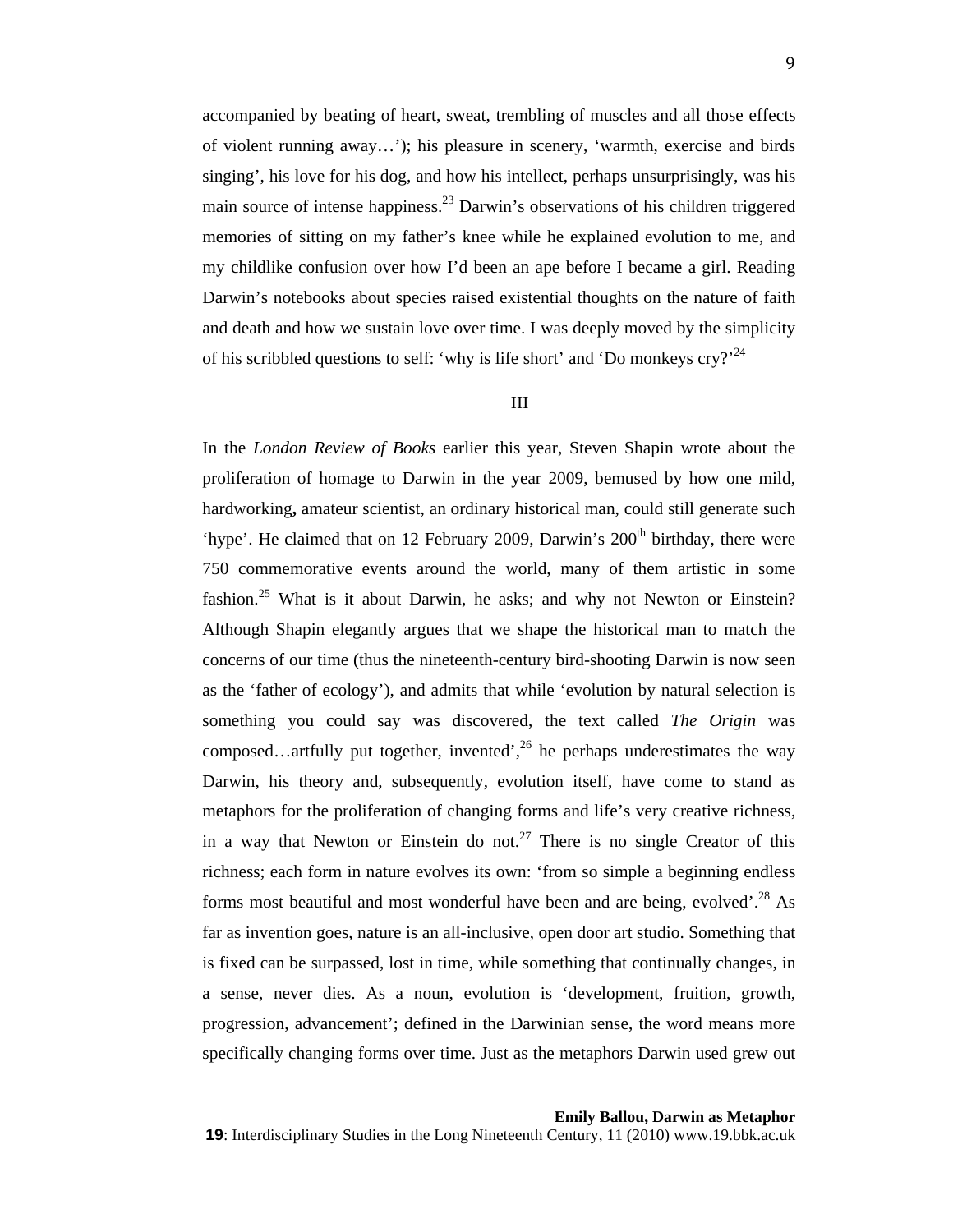of his own particular historical context, so too our use and interpretation of Darwin shifts over time, reflecting our present historical moment.29 From *'*so simple a beginning'*,* how much continues to evolve from and be inspired by, Darwin himself and the ideas he generated. The forms we choose to represent Charles Darwin may change; his political value may change with time, but by definition, evolution is creative. By an act of transference, Darwin can be seen as a metaphor for the inventive energy of creativity and discovery, for life's coralline-qualities, and for the great imaginative leaps and insightful flashes of conceptual thought. It is not fixed, but constantly growing, generative, and encompasses the whole of the natural world in its fold.

Likewise, the forms that best suit Darwin-as-metaphor will be open enough to allow us to imbue them with our imagination, instinct and invention. We each make our own Darwin, out of the stuff of our own existential history, our own philosophical questions. Are the portraits of Darwin we create the historical man? No, not any more than a strictly biographical portrait can represent the real person, no matter how accurate the research or chronology behind it.<sup>30</sup> Our Darwin(s) and the historical Darwin are related, distantly, but are not the same; perhaps they are not even portraits of Charles Darwin, but of us. Similarly, evolution's randomness and unpredictability might also require forms equally unpredictable and random coralline rather than teleological — to best bring it to life.

Perhaps what made many historians shrink from the cinematic portrait of Darwin as realised in *Creation*<sup>31</sup> is precisely cinema's need to pin a protagonist down to a specific human face, to a way of walking and talking, to 110 minutes and a fixed narrative form. While that is a risk in any bio-pic, in the case of a film that tries imaginatively to visualise the truth of evolution and its exuberance of forms, it is the film's constant return to the rules of cinema narrative that ultimately suffocates it. While Darwin's hypothesis is all about conflict and change over time, and cinematic narrative itself is built from conflict, and necessarily charts an arc of change its protagonist will follow over the course of the film (thesis, antithesis, anagnorisis, synthesis…), there is little room to breathe in such a structure, with its inherent imperative to end happily.<sup>32</sup> Though *Creation* employs a mixedchronology structure, a freewheeling use of flashback, various storytelling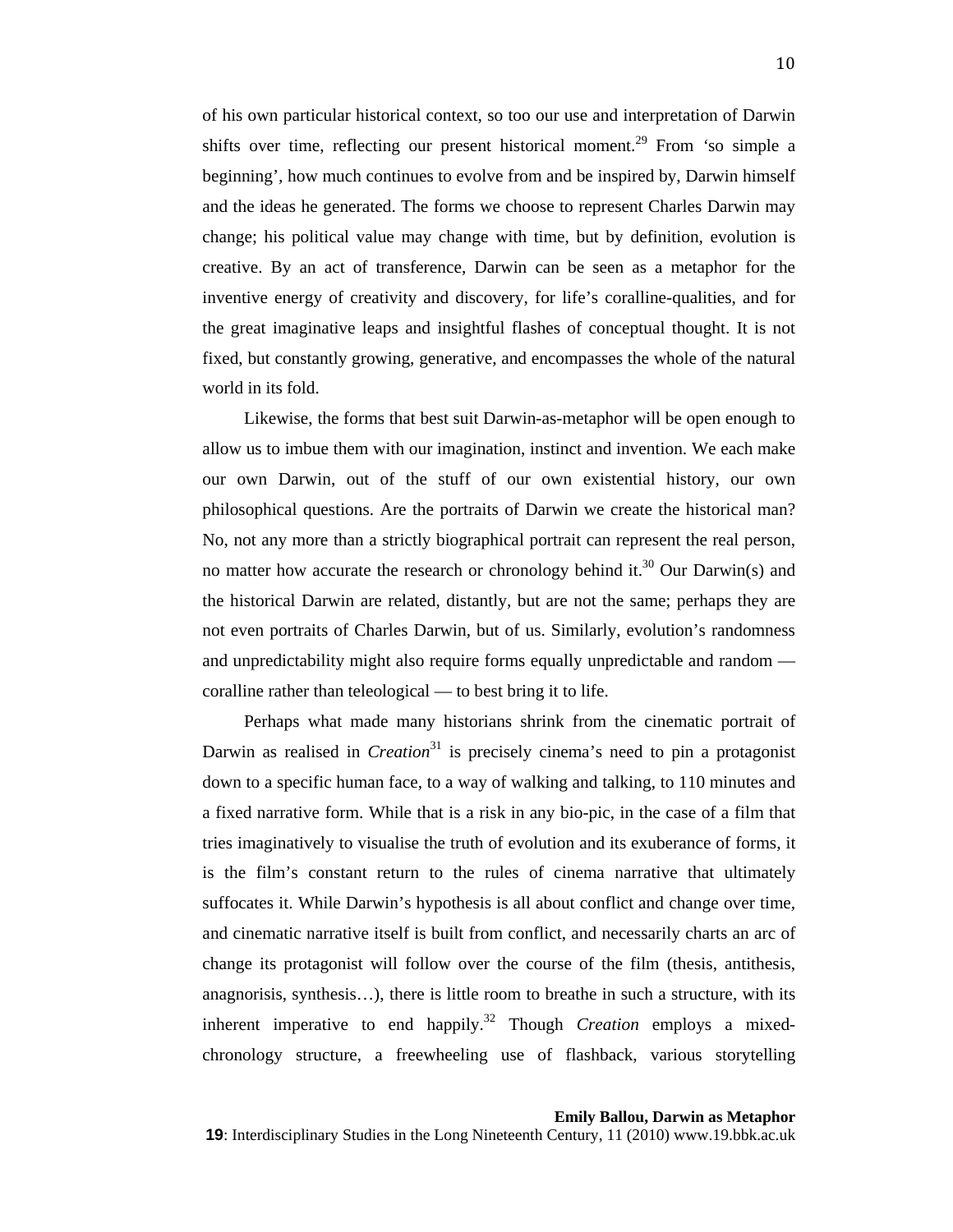techniques and visual montage in order to breath life into what is usually only a fixed chronological form, it still keeps its imaginative leaps on a leash.<sup>33</sup> It is only when it strays from classic narrative structure and enters into moments of pure imagining that the film has its finest moments.

The base of a tangled hedgerow is just a few feet away. Looking into its tangled depths Darwin sees something gleaming white — the skull of a sheep with briars growing through the eye sockets.

# EXT. BASE OF THE HEDGEROW. TIME LAPSE. DAY

The SHEEP'S SKULL is half-decomposed.

In fast forward we see MAGGOTS pecking the remnants of flesh from the bone, birds feeding on the maggots.

A BIRD becomes trapped among the briars. It flaps madly upsetting a nest.

Eggs and blind featherless hatchlings fall down through the dark web of branches where they are devoured by moles and rats, then snails.

All the time TENDRILS and vines are growing, the skull-bleached white — now encased in a cage of thick spiny branches, fizzing with insect life, where ants and ground beetles feast on the bloated carcasses of slugs...<sup>34</sup>

Even reading that scene as words on the page cannot do justice to the true horror of watching, in fast time-lapse, that montage of nature's 'savage attrition'; witnessing a process that might take several weeks or months in just a matter of seconds. I was struck in that moment by how film, over any other medium, can demonstrate in all of its gothic, narrative terror, the natural world as Darwin might have seen it: organisms battling for survival beneath the surface of human things. Surely, film is the finest form for visually representing this kind of thinking?

But how do you visually document the life of a mind, and its thought? 'How to suggest an actual human life on  $\text{film?}^{35}$  I keep returning to the cinematic portraiture of François Girard's *Thirty Two Short Films About Glenn Gould*, a film that was able to suggest — using a variety of short forms, viewed from different angles, like a prism — the shades and thoughts, the tasks and emotional passions, both the banality and the exuberance of days, that make up a real human life. Its

#### **Emily Ballou, Darwin as Metaphor**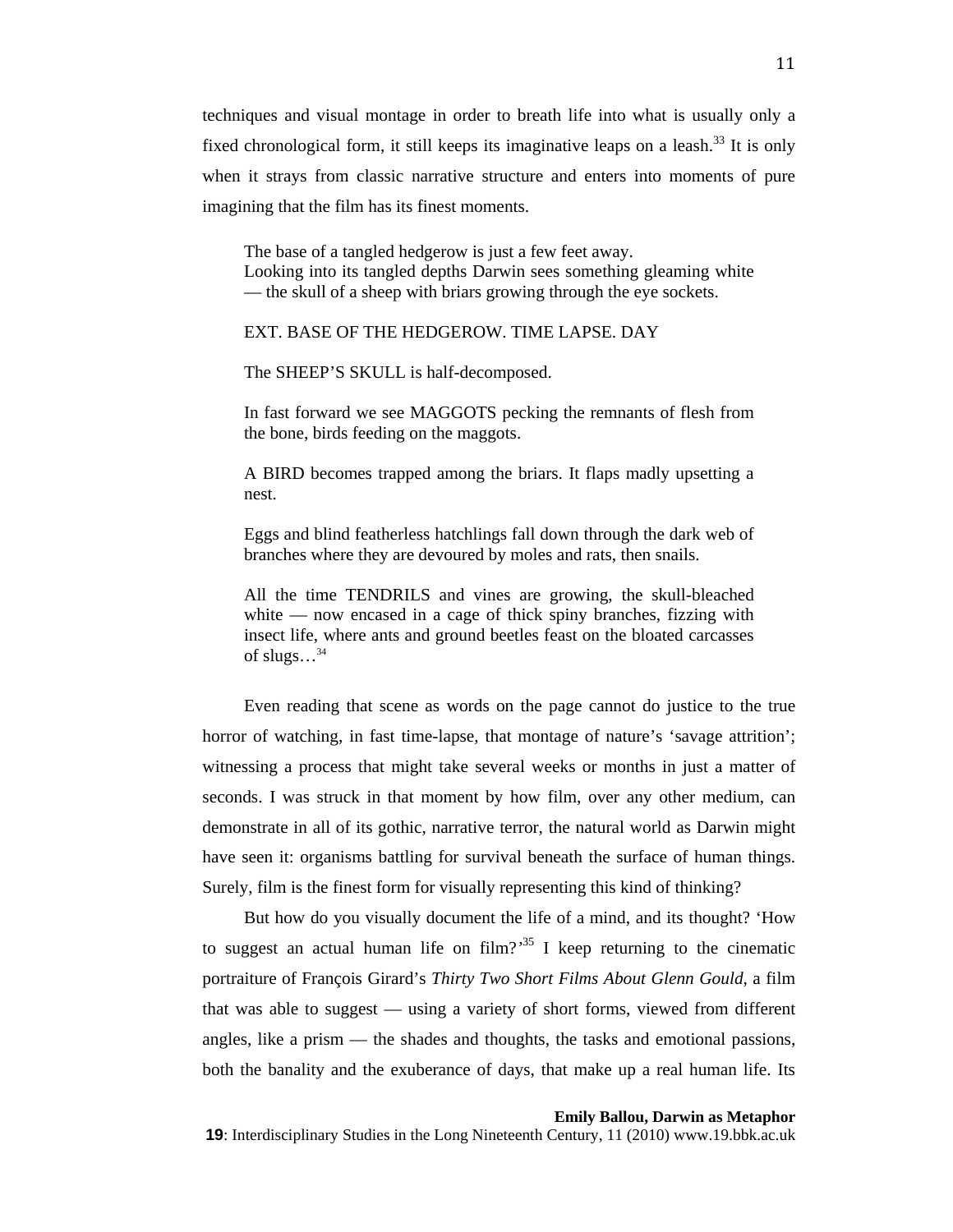energy is in its shape: multiple and shifting, unpredictable and strange, it still manages to tell a life story, and has you caring deeply about its lead character. Perhaps this would have been a better model for a film about Darwin discontinuous and multiple rather than linear and singular (already I can imagine the squirming microscopic barnacles, dancing around the glass slide, as if animated, to one of Emma's more lively piano tunes). Darwin's ability to time-travel; to see far back and also beyond the time of daily life would have been wondrous to try and capture more forcefully.<sup>36</sup> To watch a man, disturbed by guilt and grief over his daughter's death (if that is to be the story), unable to 'remain' in the present tense, escaping into his work and therefore, into time's long arrow back into the geological past; who finds himself crumbling alongside the geological formations that rise and fall over eons; and seeing, wherever he looks, the dead birds being consumed by maggots, would give a truer picture of how Darwin probably saw the world.

As it stands, the most moving moments in *Creation* are those that occur out of narrative time: those few time-lapse sequences and the long, almost real-time scene that takes place in Jenny the orangutan's cage, all of which have great emotional, if not narrative momentum, and which allow the audience visually to understand evolution, but also to feel its raw power. The real moment of anagnorisis, or recognition (both in cinematic and evolutionary terms), occurs during the scene with Darwin in Jenny's cage as he interacts with her. Watching this inter-species affinity, one experiences something akin to what Darwin might have had during his visits to the Zoological Society in the late 1830s: 'Jenny was amusing herself by getting out ears of corn with her teeth from the straw and just like child (sic) not knowing what to do with them, came several times  $+$  opened my hand  $\&$  put them in — like child'.<sup>37</sup> As we watch the orangutan dance, and actor Paul Bettany copy her; as he plays the harmonica, and she places her hands over her ears in protest, and Bettany exclaims, 'oh come on!' (a thoroughly modern statement and a natural response), and she grabs the harmonica and plays it herself, it is almost a moment of pure documentary, because no matter how well a monkey may be led to perform specific tasks before a camera — and in this case, the orangutan was living in jungle-captivity in Borneo where this scene was filmed — it cannot 'act'; a director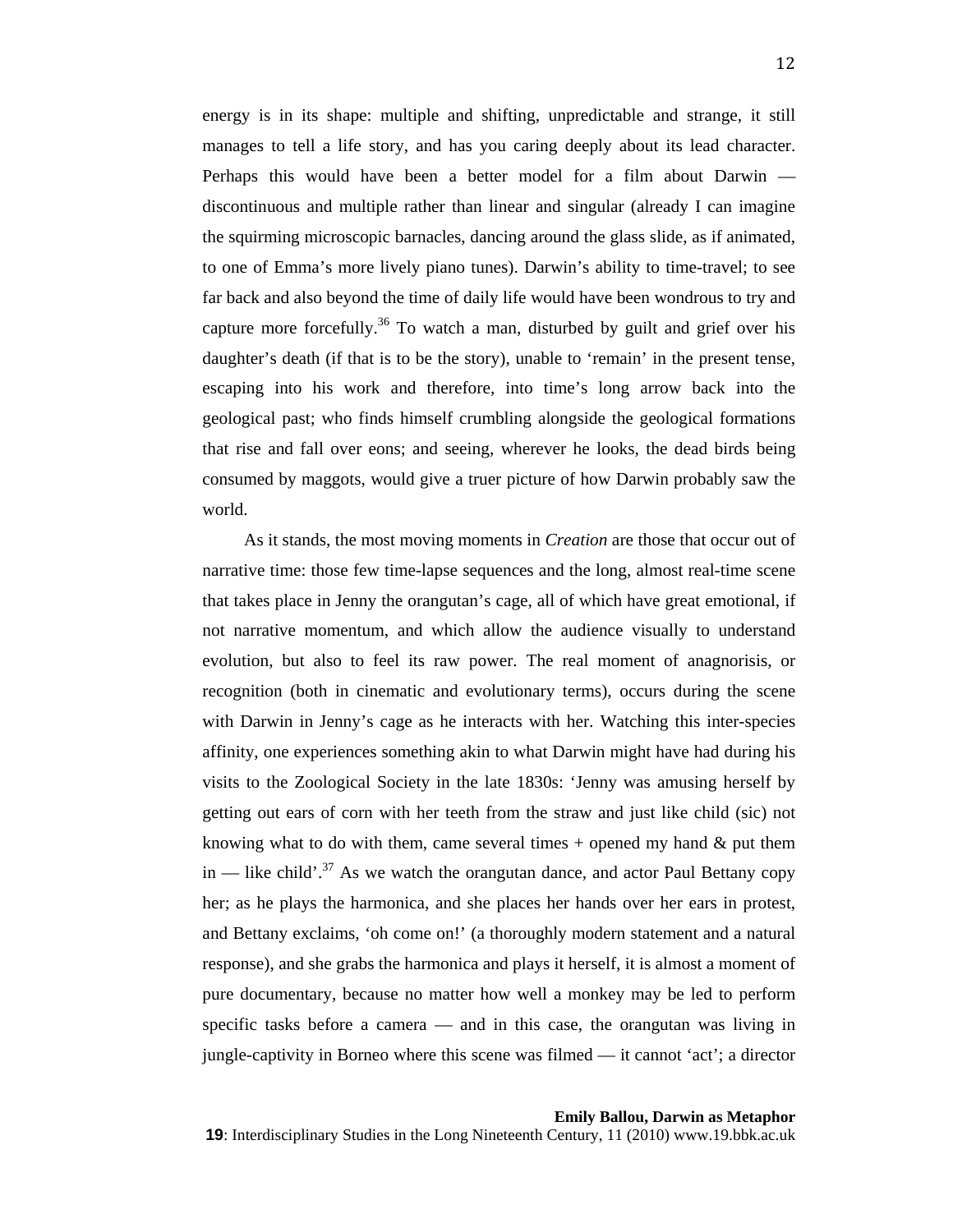cannot say, *look more human in this shot.* The recognition we feel in that moment is

real. In a recent interview, the actor spoke of shooting those scenes with Jenny:

I defy anybody to sit down and play with an orangutan and say, "I don't share a connection with you, or a common ancestor". It's one thing to say that, and another to have one looking into your eyes and playing with you. I was going to play the harmonica, and dance, and then she took the harmonica and played it, and she took my pens and started drawing. That wasn't what we had planned.<sup>38</sup>

The unrehearsed scene carries the most power; the past and the present come together in this moment, unsettle each other and create something new. It is both a work of art *and* a moment in history. Never again will this actor and this orangutan come together and interact in this way; never again will that interaction, that particular man/ape correspondence, be captured.  $39$  It's not only a scene of 'dialogue' between two different species, but two different times: Darwin's and ours.

IV

Charles Darwin really solved the problem of existence, the problem of existence of all living things […] Everything we know about life, Darwin essentially explained. -- Richard Dawkins.<sup>40</sup>

What is most compelling about Darwin is not that he 'solved the problem of existence,' but that he could not stop asking questions; and that he couldn't answer so many of the questions he posed. Despite his 'special instinct for arresting an exception' as his son Francis put it;<sup>41</sup> for 'grinding' (as Darwin, at the end of his life, said of himself), like a machine, 'general laws out of large collections of facts,' like most people, he couldn't answer the problem of his own existence; he couldn't stop life's quick, irreversible passing. $42$ 

It is the tangle of his questions and not the answers per se that yield the most richness. Instead, it's the search after answers, in scribbled, human code that builds human affinity: in my case, a literary, philosophical affinity between a modern American-Australian woman and a Victorian Englishman, ever unfixed, which turned his code and questions into my poetry and allowed us for a moment to exist at the same time. What across time still links us, so different in ways, like an orang-

## **Emily Ballou, Darwin as Metaphor**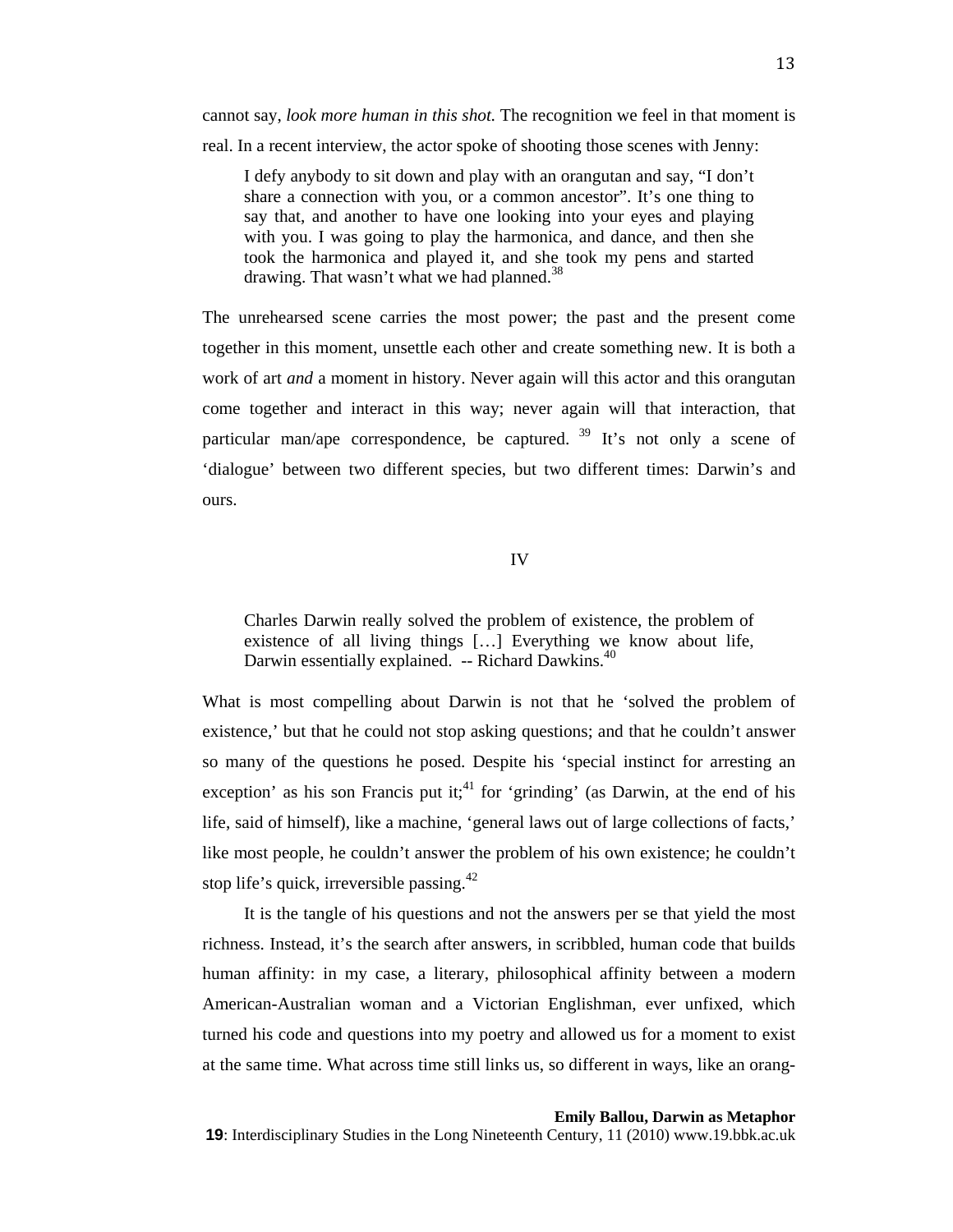utan to man, yet so similar, that even after two hundred years we are still asking his question, 'why is life short'? While Darwin answered so much about the detailed, complex biological nature of the world, he could not answer this most seemingly simple question. He could not put to rest his daughter's death. And he didn't know, just as we don't, what we will feel, biologically, emotionally or philosophically, when we come to the end of our own lives. Darwin is a metaphor for the existential questions we pose and cannot always answer as surely as he posed them in his own time, quietly to himself inside so many small leather notebooks. His species theory was a contest of forces, and what this contest created, or produced, was neither answer nor offspring, but something that, still, to this day, is branching out like coral.

literary to scientific, through the use of the biological terms 'species' and 'genus'.

8 Gillian Beer, *Darwin's Plots: Evolutionary Narrative in Darwin, George Eliot and Nineteenth-Century Fiction,* (Cambridge: Cambridge University Press, 1983 (2000)). Beer also writes: 'the

## **Emily Ballou, Darwin as Metaphor**

<sup>1</sup> Emily Ballou, *The Darwin Poems*, (Perth: University of Western Australia Press, 2009).

 $2^2$  CD letter to Joseph Hooker, 17 June, 1868 CUL.MS.DAR.94: fols. 72-3.

 $3$  As a child Darwin kept a small diary that noted the natural world as though he were composing poems: '25 Mon Holiday Dec A remarkably foggy day so much so that the trees condense the vapour + cause it to fall like days of rain.' CUL.MS.DAR.129.

<sup>&</sup>lt;sup>4</sup> In his various researches on corals, Darwin uses the word *coralline* as both a noun, meaning: 'of, consisting of, or producing coral'; and an adjective, meaning 'resembling coral' or 'coral-like'. He also used it imaginatively when thinking up metaphors for his understanding of species. He wrote: 'The tree of life should perhaps be called the coral of life…' B Notebook (Transmutation of Species (1837-1838)) CUL.MS.DAR.121.

 $<sup>5</sup>$  'I believe that...someone who is a writer is not simply doing his work in his books, but that his</sup> major work is, in the end, himself in the process of writing his books. The private life of an individual…and his work are interrelated…because the work includes the whole life.' Interview with Michel Foucault quoted by James Miller, *The Passion of Michel Foucault* (London: Flamingo, 1994), p. 19.

<sup>6</sup> One of the things that hampered the Darwin bio-pic *Creation*, is not so much historical inaccuracies—which bothered many academics—but its tonal distance from Darwin's emotional life, especially as it was played out with his wife Emma.

<sup>7</sup> In his *Poetics,* Aristotle defines 'metaphor' as: '…the application of a strange term either transferred from the genus and applied to the species or from the species and applied to the genus, or from one species to another or else by analogy.' I love the cross-fertilisation in this definition,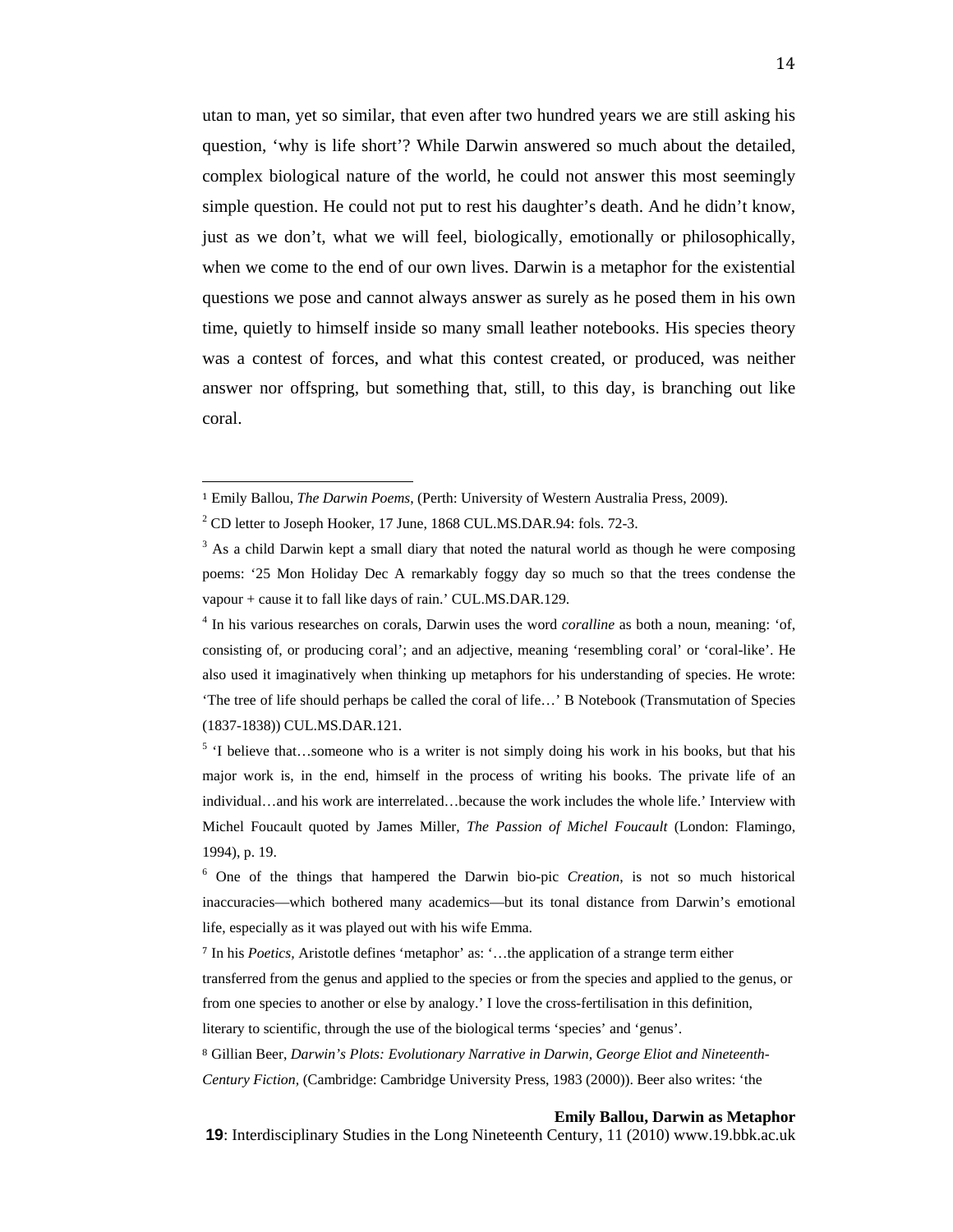exuberantly metaphorical drive of the language of *The Origin* was proper to its topic. The need to establish more parsimonious definitions and to combat misunderstanding may help to account for that dimming of his imaginative powers which he so deeply regretted' (p. 34).

<u> 1989 - Andrea Santa Alemania, poeta esperanto-poeta esperanto-poeta esperanto-poeta esperanto-poeta esperanto-</u>

<sup>9</sup> 'I, a geologist, have ill-defined notion of land covered with ocean, former animals, slow force cracking surface &c — truly poetical. (V Wordsworth about sciences being sufficiently habitual to become poetical)': Charles Darwin, M notebook (Metaphysics on morals and speculations on expression (1838)): CUL MS.DAR.125.

10 Darwin carried painter Patrick Syme's *Werner's Nomenclature of Colours* (1814) and used it to describe specimens by comparing them with Syme's colours of well-known objects from the Animal, Vegetable and Mineral Kingdoms.

<sup>11</sup> Charles Darwin, 'Rio de Janeiro excursion city. M. Video Bahia Blanca,' English Heritage.1.10.

<sup>12</sup> Steven Shapin argues that 'Every instance of what has been called "simultaneous discovery" lends credence to the notion that the individual does not matter in the course of science, or matters in a very different sort of way from authorial mattering in the creative arts'. Darwin was one of two discoverers of evolution by natural selection (Alfred Russel Wallace being the second). Shapin writes: If 'Mozart had not lived, there would have been no *Figaro.* But it's hard to suggest that if Watson and Crick…had not found the double helical structure of DNA, no one else would have done so.' Steven Shapin, 'The Darwin Show', *London Review of Books,* Vol 32. No. 1, 7 January 2010. http://www.lrb.co.uk/v32/n01/steven-shapin/the-darwin-show [accessed 31 August 2010].

 $13$  The dream caused him to believe he was about to depart to Shrewsbury; and he jumped up half asleep and commanded his servant Covington to pack his bags. M notebook: CUL MS.DAR.125.

 $14$  'To study Metaphysic, as they have always been studied appears to me to be like puzzling at Astronomy without Mechanics. — Experience shows the problem of the mind cannot be solved by attacking the citadel itself. — the mind is function of body. — we must bring some *stable* foundation to argue from…'. N Notebook (Metaphysics and expression (1838-1839)): CUL.MS.DAR.126.20. Is this not philosophy as Spinoza once formulated it: the mind as an idea of the body?

<sup>15</sup> In *On the Origin of Species,* Darwin's use of sustained metaphor was both rhetorical and secretive. He could speak of the descent of pigeons and let the reader supply the unspoken second term of 'apes-humans'. The reader must do the imaginative work. This is similar to the often ambiguous work of reading poetry and the way it can leap from one image to its unexpected counterpart.

<sup>16</sup> M notebook CUL MS.DAR.125. Darwin also wrote later in M notebook: 'Singing of birds, not being instinctive, is hereditary knowledge like that of man.'

<sup>17</sup> N notebook: CUL.MS.DAR.126.20.

<sup>18</sup> 'David Porter…argues that (Dickinson's) dash links two words in order to "carry the freight of at least eight or nine words that must be supplied silently."' Elizabeth Howell Brunner, 'Dashing Genius: Emily Dickinson and the Punctuation of Cognition', Cal Poly, 1997,

http://elizbrunner.tripod.com/Scholar/DashOne.htm [accessed 31 August 2010].

## **Emily Ballou, Darwin as Metaphor**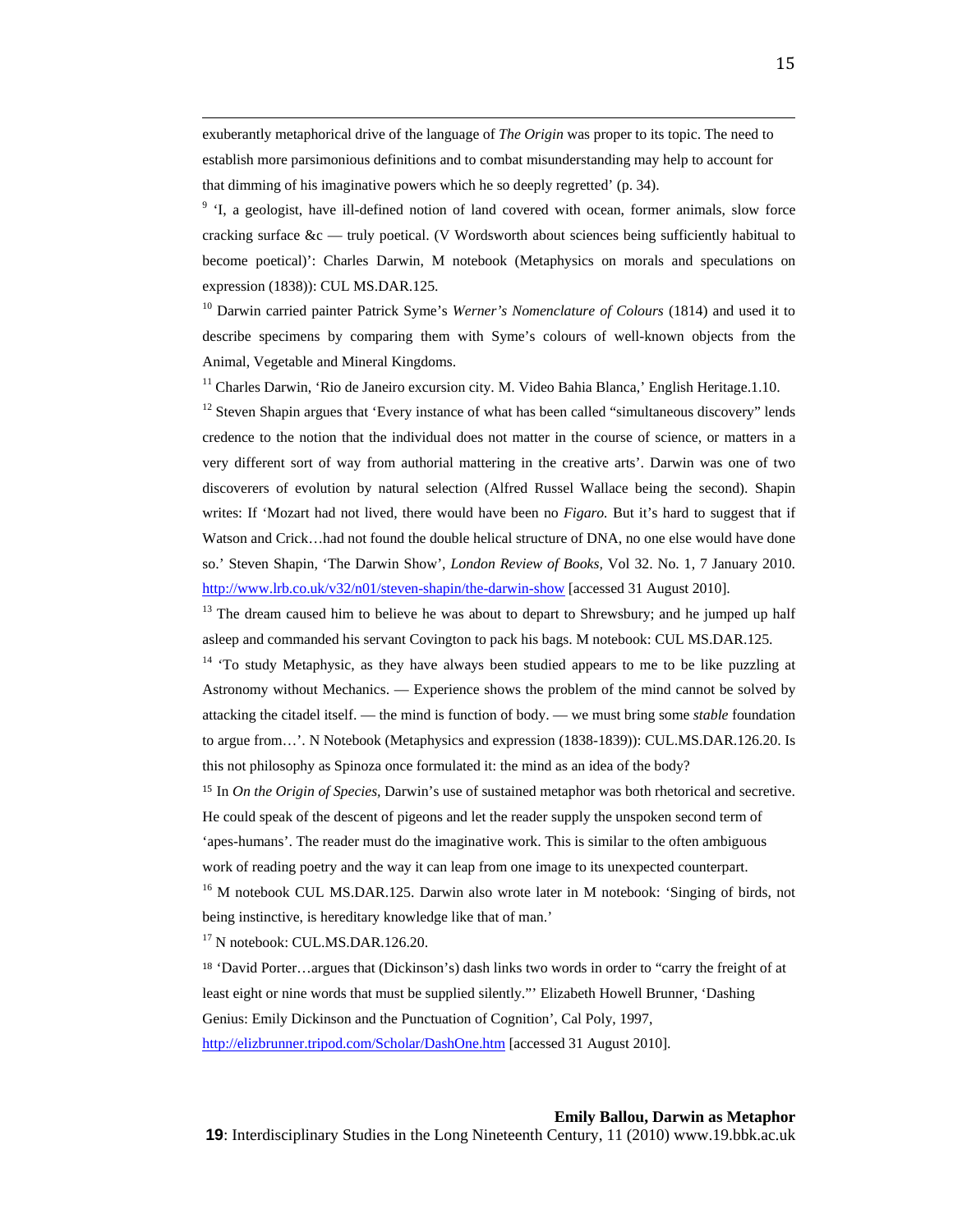<sup>20</sup> B Notebook: CUL.MS.DAR.121.15-18.

<sup>21</sup> N notebook: CUL.MS.DAR.126.

22 T.S. Eliot, 'The Love Song of J. Alfred Prufrock', *Prufrock and Other Observations,* (London: The Egoist, 1917).

23 M notebook: CUL MS.DAR.125.

<sup>24</sup> 'why is life short': B notebook: CUL.MS.DAR.121; 'Do monkey's cry?' M notebook: CUL.MS.DAR.125.

<sup>25</sup> 'Even conceding the more expansive claims for Darwin's genius and influence, we're still some way from understanding what the festivities have been about.' Shapin, *LRB*, 7 January 2010.  $26$  Ibid.

**<sup>27</sup>** A review of *Einstein for the 21st Century: His Legacy in Science, Art, and Modern Culture,* edited by Peter L. Galison, Gerald Holton and Silvan S. Schweber states: 'Although this volume devotes three essays to Einstein's influence on the visual arts, each of the essayists is ready to admit that there does not appear to be any causal connection between Einstein and artistic modernism. This finding provides a salutary antidote to the claims that cubism and other artistic movements of the  $20<sup>th</sup>$  century owed their existence, in some part, to Einstein's work on relativity and early quantum physics.' Daniel Kennefick, *American Scientist*, January-February 2009.

28 Charles Darwin, *On the Origin of Species by Means of Natural Selection, or the Preservation of Favoured Races in the Struggle for Life (The Origin of Species)*, (London: John Murray, 1859).

 $29$  'This metaphor-making...takes many forms depending on the work it is doing, so we have

Darwinian creativity celebrated by corporate capitalism in the form of entrepreneurship.' Thanks to Paul White for this observation.

 $30$  You can often identify the work of this metaphor by the use of the surname 'Darwin' alone, like an idea; as opposed to Charles Darwin, adventurer and pudding-lover, reclusive scientist and backgammon player, an often sick, smoking, snuff-chewing cheeky husband and thoroughly modern father of his time.

<sup>31</sup> Story by John Collee and Jon Amiel, screenplay by John Collee, directed by Jon Amiel, produced by Jeremy Thomas, with BBC Films and Ocean Pictures, 2009.

<sup>32</sup> 'Collee admits he is an outliner to a fault and completely obsessed with story structure. "I generally do the cards, shuffle them around, go backwards and forwards over the short synopsis until I've got something that works," he says. "I think one of the mistakes young screenwriters make is they think you begin at the beginning and you just write to the end, whereas I think you begin with the concept of the whole film on one page." He then expands his one-page concept to a tight fivepage synopsis and adds in his research and notes. This gives him a 30- to 40-page synopsis that

# **Emily Ballou, Darwin as Metaphor**

<sup>&</sup>lt;sup>19</sup> The line breaks I have duplicated from his notebook; of course they are a product of the size of his notebook rather than any poetic intentionality on his part. When I say they are like poetry, I mean they are like a found poem a twentieth or twenty-first-century poet might create, rather than the formal verse of a nineteenth-century poet.